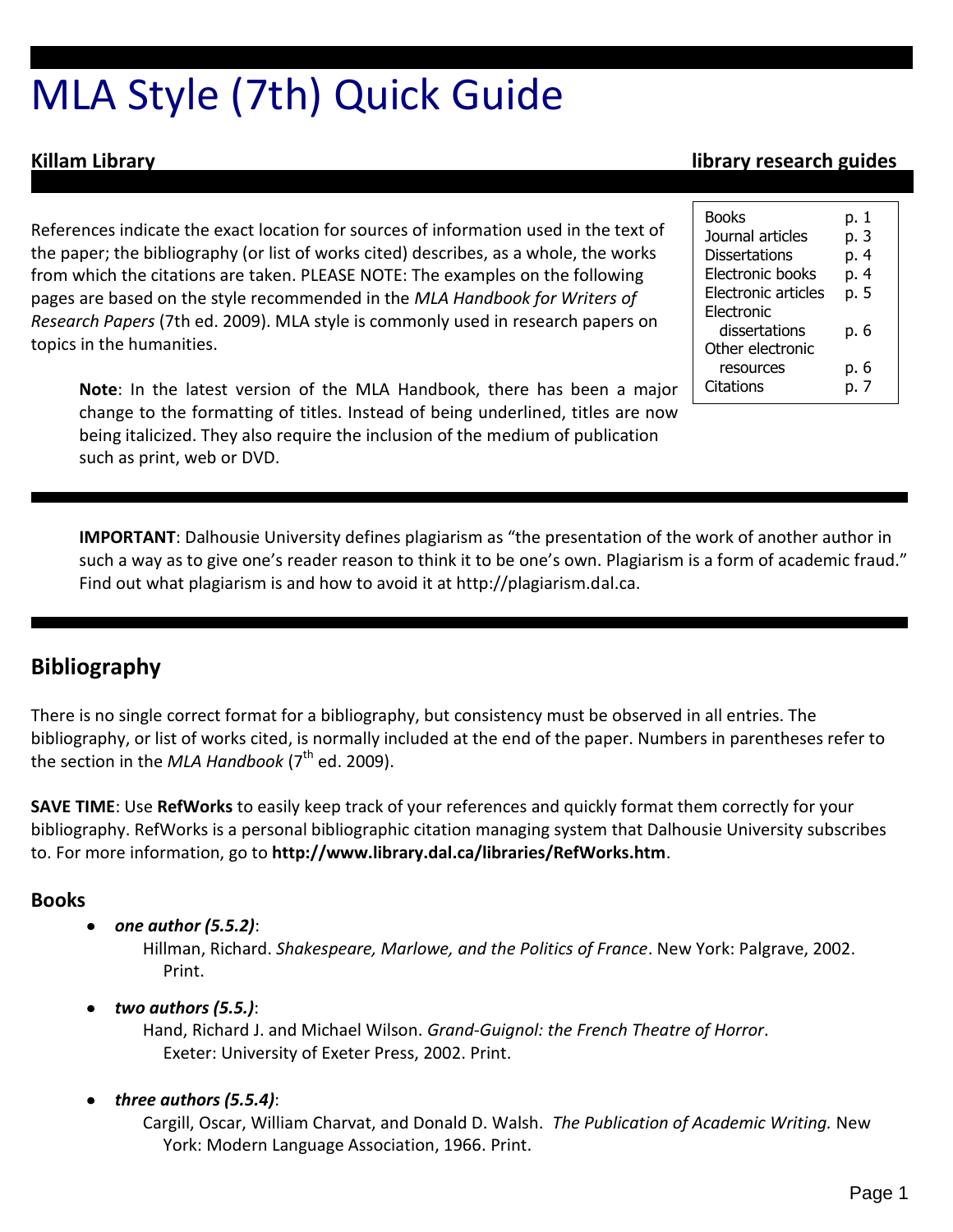#### *more than three authors (5.5.4)*:

Howe, Louise, et al. *How to Stay Younger while Growing Older: Aging for all Ages*. London: Macmillan, 1982. Print.

#### *no author given (5.5.9)*:

*The Chicago Manual of Style.* 15th ed. Chicago: U of Chicago P, 2003. Print.

#### *an organization or institution as "author" (5.5.5)*:

American Psychological Association. *Publication Manual of the American Psychological Association*. 5th ed. Washington, DC: American Psychological Association, 2001. Print.

#### *an editor or compiler as "author" (5.5.10)*:

Updike, John, comp. and ed. *The Best American Short Stories of the Century*. Boston: Houghton Mifflin, 1999. Print.

#### *an edition of an author's work (5.5.10):*

Austen, Jane. *Pride and Prejudice*. Ed. Robert P. Irvine. Peterborough, ON: Broadview P, 2002. Print.

Milne, A. A. *When We Were Very Young*. New ed. New York: Dutton, 1948. Print.

Shakespeare, William. *A Midsummer Night's Dream.* Ed. R.A. Foakes. Cambridge: Cambridge UP, 2003. Print.

#### *a translation (5.5.11)*:

García Márquez, Gabriel. *Living to Tell the Tale*. Trans. Edith Grossman. New York: Knopf, 2003. Print.

#### *a work in a series (5.5.15)*:

Renwick, William Lindsay. *English Literature, 1789-1815.* Oxford: Clarendon P, 1963. Print. The Oxford History of English Literature 9.

#### *a work in several volumes (5.5.14)*:

Gardner, Stanley E. *The Artifice of Design*. New York: Hill & Wang, 1962. Print. Vol. 2 of *A History of American Architecture*. 5 vols. 1960-64.

Parker, Hershel. *Herman Melville: A Biography.* 2 vols. Baltimore: Johns Hopkins UP, 1996-2002. Print.

### *conference proceedings (5.5.21)*:

Kartiganer, Donald M. and Ann J. Abadie, eds. *Proceedings of the 24th Faulkner and Yoknapatawpha Conference,, 1997, U of Mississippi: Faulkner at 100: Retrospect and Prospect: Faulkner and Yoknapatawpha, 1997*. Jackson: Univ Press of Mississippi, 2000. Print.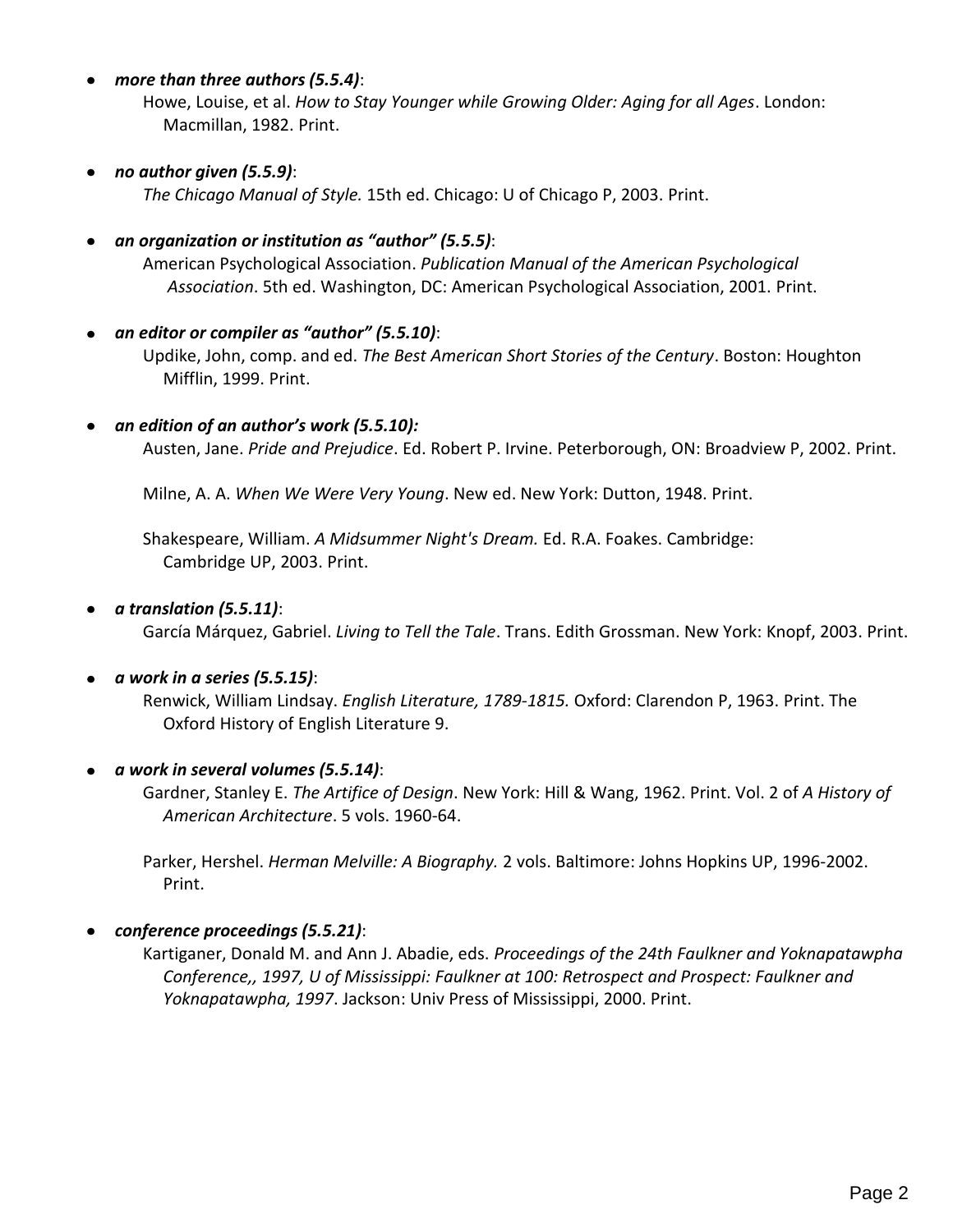# **Articles**

### *periodical (5.4.2 – 5.4.4)*:

Issues paginated continuously throughout the volume:

Loesberg, Jonathan. "Dickensian Deformed Children and the Hegelian Sublime." *Victorian Studies* 40 (1997): 625-54. Print.

York, Lorraine M. "Rival bards: Alice Munro's Lives of Girls and Women and Victorian poetry." *Canadian Literature* 112 (1987): 211-16. Print.

#### Each issue starts with page 1:

Wilkin, Karen. "A Degas Doubleheader." *New Criterion* 17.1 (Sept. 1998): 35-41. Print.

#### *newspaper (5.4.5)*:

Jonas, Jack. "A Visit to a Land of Many Facets." *Washington Star* 5 Mar. 1961, Eastern ed., sec. F: 4. Print.

#### *magazine (5.4.6)*:

Funicello, Dori. "Portugal's Reign of Terror." *National Review* 19 Aug. 1999: 34-37. Print.

#### *a review (5.4.7)*:

Burt, Struthers. "John Cheever's Sense of Drama." Rev. of *The Way Some People Live*, by John Cheever. *Saturday Review* 24 April 1943: 9. Print.

Koehler, Robert. Rev. of *The Emperor's Club*, dir. Michael Hoffman. *Variety* 388.5 (2002): 30-1. Print.

### *an article in a reference book or encyclopaedia - signed and unsigned (5.5.7)*:

Haseloff, Arthur. "Illuminated Manuscripts." *Encyclopaedia Britannica*. 1967 ed. Print.

"Painting, The History of Western." *Encyclopaedia Americana*. 13th ed. 1998. Print.

"Parsimony." *The Oxford English Dictionary*. 2nd ed. 1989. Print.

#### *a work in a collection or anthology (5.5.6)*:

Davidson, Cynthia A. "Alyson Hagy." *American Short-Story Writers Since World War II. Fourth Series*. *Dictionary of Literary Biography 244*. Detroit: Gale, 2001. 164-169. Print.

Arnold, Matthew. "Dover Beach." *Norton Anthology of English Literature. Ed. N.H. Abrams et al. 4th ed. Vol 2*. New York: Norton, 1979. 1378-79. Print.

Shapcott, Tom. "Margaret Atwood's *Surfacing*." *Commonwealth Literature in the Curriculum*. Ed. K. L. Goodwin. St. Lucia: South Pacific Association for Common-wealth Literatures and Languages Studies, 1980. 86-96. Print.

### *paper published as part of the proceedings of a conference (5.5.21)*:

Aytür, Necla. "Faulkner in Turkish." *William Faulkner: Prevailing Verities and World Literature. Proceedings of the 6th Comparative Literature Symposium, January 24-26, 1973.* Ed. Wolodymyr T. Zyla and Wendell M. Aycock. Lubbock, TX: Interdepartmental Committee on Comparative Literature, Texas Tech U, 1973. 25-39. Print.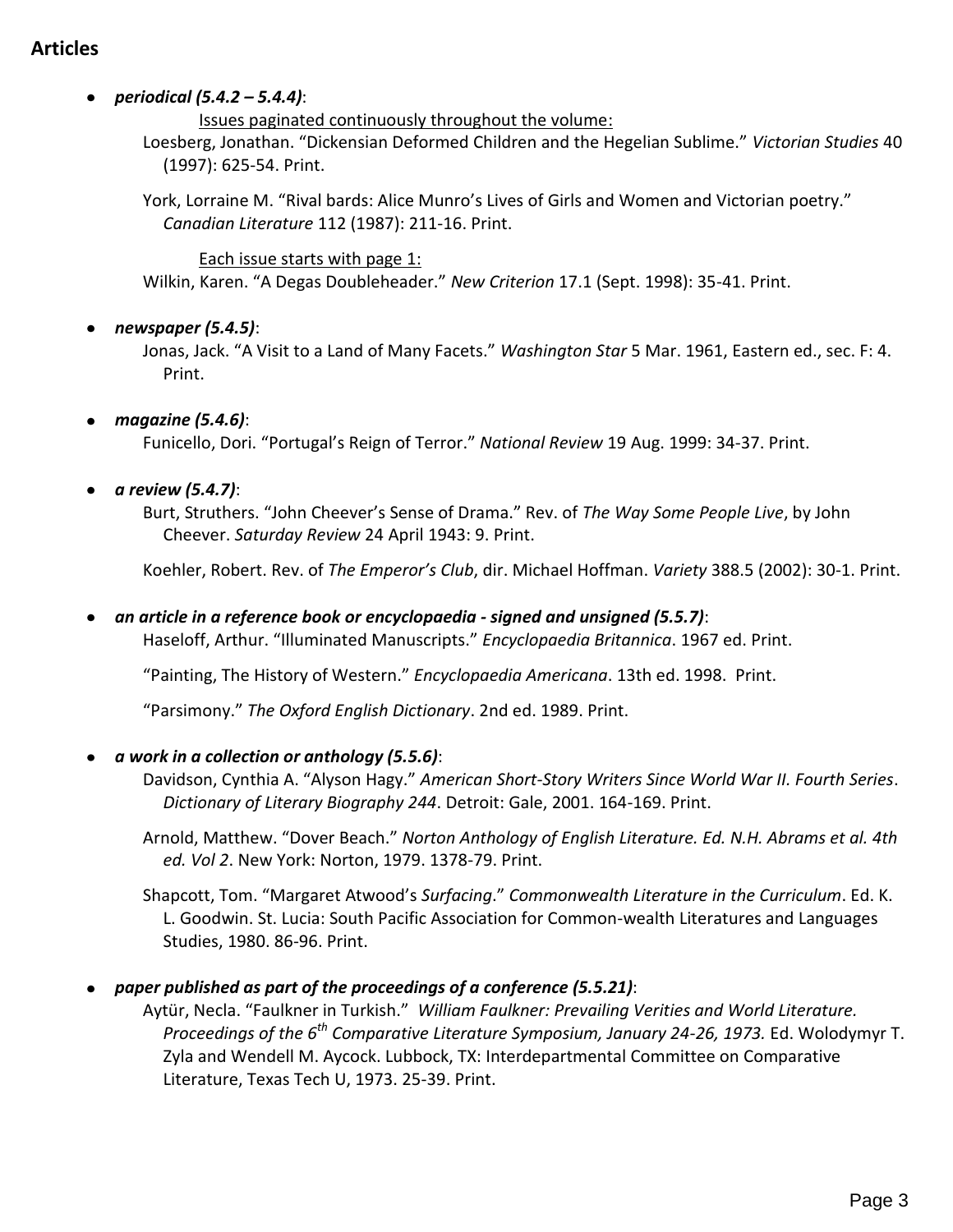# **Dissertations**

*published (5.5.26)*:

Carlson, William Robert. *Dialectic and Rhetoric in Pierre Bayle.* Diss. Yale U, 1973. New York: Macmillan, 1977. Print.

*unpublished (5.5.25)*:

Carlson, William Robert. "Dialectic and Rhetoric in Pierre Bayle." Diss. Yale U, 1973. Print.

*a dissertation abstract (5.4.8)*:

Lydic, David Lynn. "Relational Mapping as a Measure of Writing Ability in College Freshmen." Diss. U of Texas at Austin, 1988. *DAI* 49 (1988): item 1395A. Print.

# **Electronic Texts**

The practice of citing electronic texts, especially those only available at remote sites accessible through the Internet, is still evolving. The Internet tends to be changeable, and URLs are often not stable over time. A number of style sheets and style manuals contain sections on electronic sources and recommend formats for citations. However, as yet there are no universally recognized standards.

A citation to material published electronically should accomplish the same task as a citation to material published in print form: it should make it possible for a reader to follow the trail the writer provides in order to locate the item being cited. However, because of the fluid nature of the Internet, citations to electronic resources often require additional information, such as the date on which the electronic work was accessed or the name of a database. Section 5.6 of the 7<sup>th</sup> edition of the *MLA Handbook* discusses a variety of cases and provides examples of electronic citations.

**IMPORTANT**: In many cases, books and articles published in HTML format lack traditional markers, such as page numbers, that make it possible for scholars to direct readers to the precise location where a quotation or idea originated. Some online publishers (notably Johns Hopkins University in *Project Muse*) have attempted to provide a fix by inserting page break indicators directly within the HTML text, and other publishers will number a text's paragraphs. The advent of page imaging in PDF and other formats alleviates the problem to the extent that readers have in hand an exact replica of the original document. However, despite the efforts of publishers to make citing their texts easier, there will be instances in which precise information is simply not available. MLA style acknowledges these difficulties by recommending that scholars make do with the information available to them and only include in citations information such as paragraph numbers and pagination when it is provided.

The following are examples of some commonly cited types of electronic sources:

### **Books**

*an entire book converted to electronic form (5.6.2c)*: Connolly, James. *Labour in Irish History.* Dublin, 1910. *CELT: The Corpus of Electronic Texts*. Web. 16 Jan. 2002

Holder, William. *Elements of Speech: An Essay of Inquiry into the Natural Production of Letters.* London, 1669. *Early English Books Online*. Web. 19 Apr. 2003.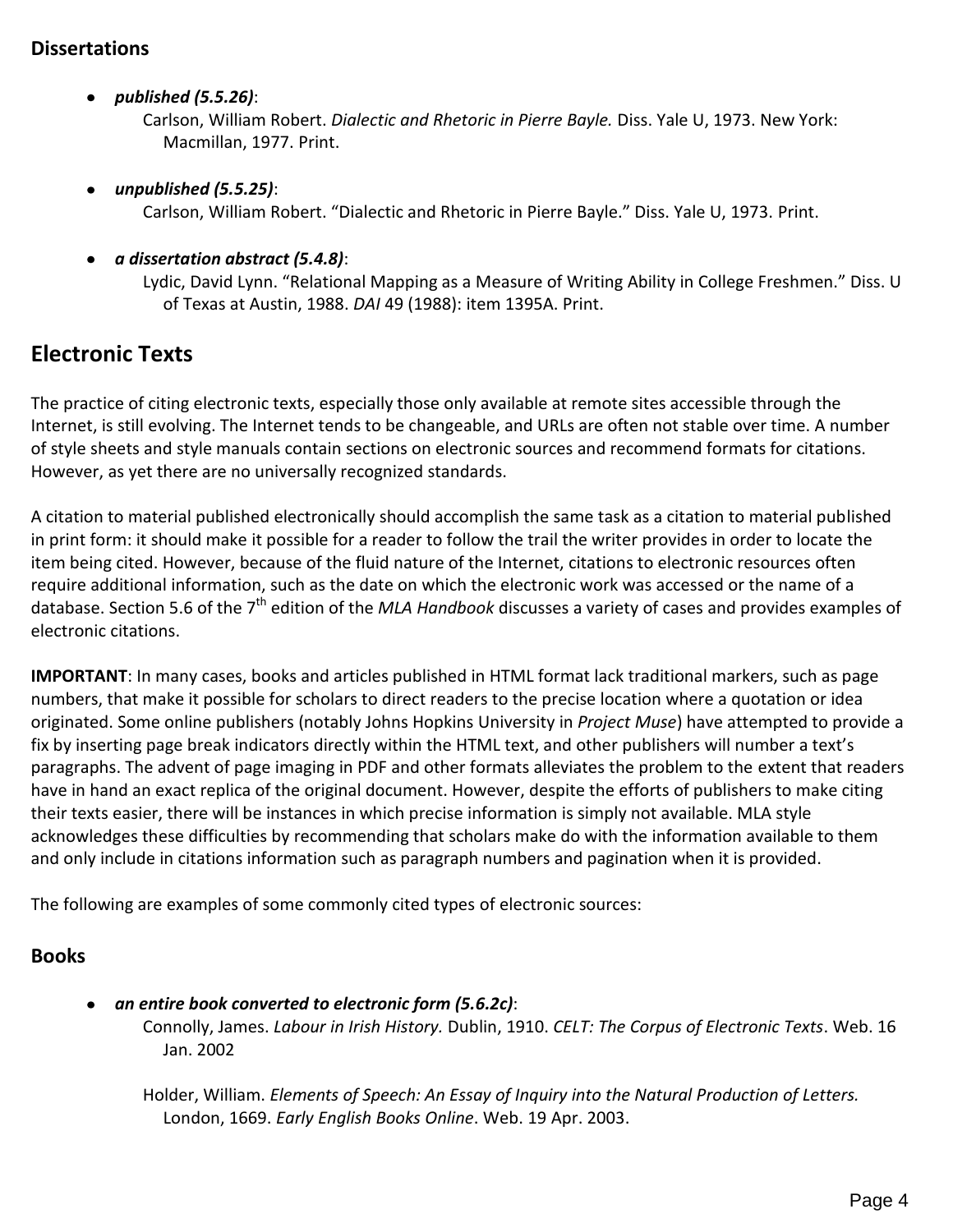Irving, Washington. *Wolfert's Roost, and Other Papers, Now First Collected*. New York: Putnam, 1855. 20 March 2003. *Wright American Fiction 1851-1875*. Web. 15 May 2008.

*an article or chapter in an electronic book (5.6.2c)*:

Lernout, Geert. "Reception Theory." *The Johns Hopkins Guide to Literary Theory and Criticism*. Ed. Michael Groden and Martin Kreiswirth. Baltimore: Johns Hopkins UP, 1997. Web. 13 June 2004

- *a work that has no print equivalent (5.6.2b)*:
	- Shute, Sarah, ed. "The Canterbury Tales: The Miller's Tale." *KnowledgeNotes™ Student Guides*. Cambridge: Proquest Information and Learning Company, 2002. Web. 22 May 2003.

# **Articles**

*an article in a journal accessed through an online database (5.6.)*:

Aird, John S. "Fertility Decline and Birth Control in the People's Republic of China." *Population and Development Review* 4.2 (1978): 225-54. *JSTOR*. Web. 12 Nov. 2002.

Haskins, Rob. "Four Musical Minimalists." *American Record Guide* 64.1 (2001): 281. *Research Library*. Web. 10 Dec. 2003.

 Streeby, Shelley. "American Sensations: Empire, Amnesia, and the US-Mexican War." *American Literary History* 13.1 (2001): 1-40. *Project Muse.* Web. 31 Jan. 2003.

*an article in a journal accessed directly from the publisher (5.6.3)*: Boyd, Alex. "Comfort and Canadian Poetry." *The Danforth Review*: n. pag. Web. 14 June 2004.

Kuntz, Lucía Iglesias. "Pirates and the paper chase." *UNESCO Courier*: n. pag. March 2001. Web. 11 June 2003.

- *a review or article in a newspaper accessed through an online database (5.6.4)*: "Ford plans job cuts." *The Guardian* 19 July 2003: B7. *Canadian Newsstand Atlantic*. Web. 6 Aug. 2003.
- *a review or article in a newspaper accessed directly from the publisher (5.6.3)*: Scott, A.O. "Flower Children Grown Up: Somber, Wiser and Still Talking Dirty." Rev. of *The Barbarian Invasions*, dir. Denys Arcand. New York Times: n. pag. 17 Oct. 2003. Web. 3 Nov. 2003.
- *an article posted on an open-access or personal website (5.6.2b)*: Berardinelli, James. Rev. of *Return to Paradise*, dir. Joseph Ruben. *Reelviews.* 1998. Web. 20 Nov. 2000.

Dyer, John. "John Cheever: Parody and the Suburban Aesthetic." Web. 3 March 2002. <http://xroads.virginia.edu/~MA95/dyer/cheever4.html>.

- URL only included if retrieval might be difficult otherwise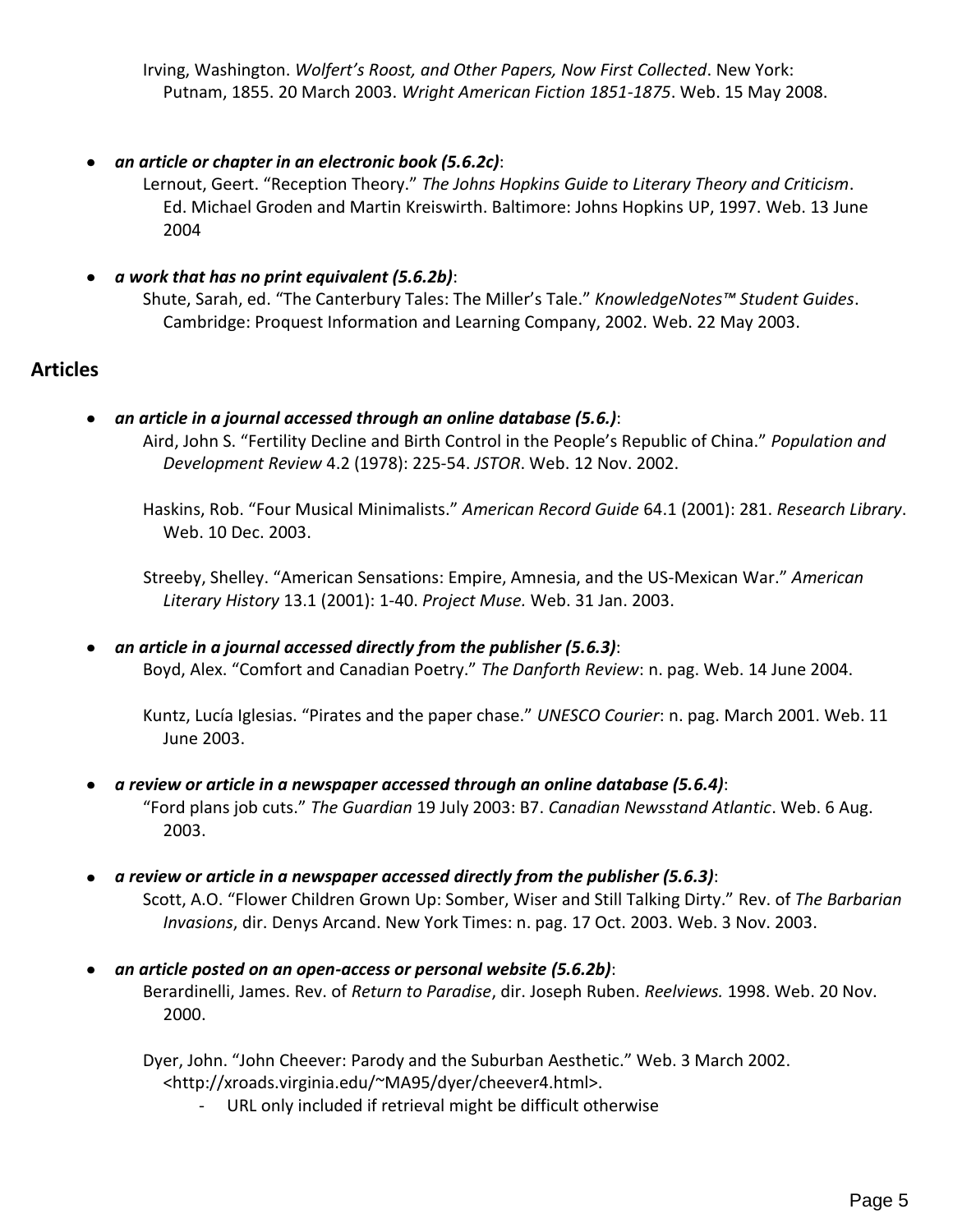# **Electronic Dissertations:**

#### *from a database (5.6.2c):*

Woods-Wilson, Cyndy. *Blogs as learning tools in a high school science class for at-risk learners: An ethnography.* Diss. Capella University, 2009. *Dissertations & Theses*. Web. 20 Aug. 2009.

# **Other Electronic Resources:**

#### *an internet site (5.6.2b)*:

*Literature Online.* ProQuest Information and Learning Company, June 2004. Web 5 July 2004.

Gideon, Burton, ed. *Silva Rhetoricae*. Brigham Young U, 2003. Web. 4 Apr. 2003.

*RBC Royal Bank*. Royal Bank of Canada, 5 Nov. 2003. Web. 20 Nov. 2003.

#### *a single page from a larger internet site (5.6.2b)*:

"Northern Ireland Timeline: Early Christian Ireland." *BBC.co.uk.* British Broadcast Corp, 2004. Web. 20 May 2004.

- *a personal email message (5.7.13)*: Howard, Teresa. "Feedback on Electronic Writing." Message to Lily Briscoe. 23 May 1999. E-mail.
- *a posting to an online discussion group or listserv (5.6.2b)*: Romney, Paul. "Most Important Elections." Online posting. *H-Canada: Canadian History and Studies*. 19 May 2004. Web. 1 July 2004.
- *a personal homepage (5.6.2b)*: Bernholdt, David E. *David Bernholdt's Personal Homepage*. 8 Oct. 2001. Web. 23 Aug. 2003.
- *a cd-rom publication (5.7.17)*:

*The Oxford English Dictionary*. 2nd ed. New York: Oxford UP, 1992. CD-ROM.

#### *online video (5.6.2b)*

Wesch, Mike. "Information R/evolution". *YouTube*. YouTube. 12 Oct.2007. Web. 20 Aug. 2009.

### *blog posting (5.6.2b)*

Steeleworthy, Michael. "Copyright and the Abuse of User Rights – a Canadian Perspective". *the zeds*. WordPress. 6 Aug. 2009. Web. 20 Aug. 2009.